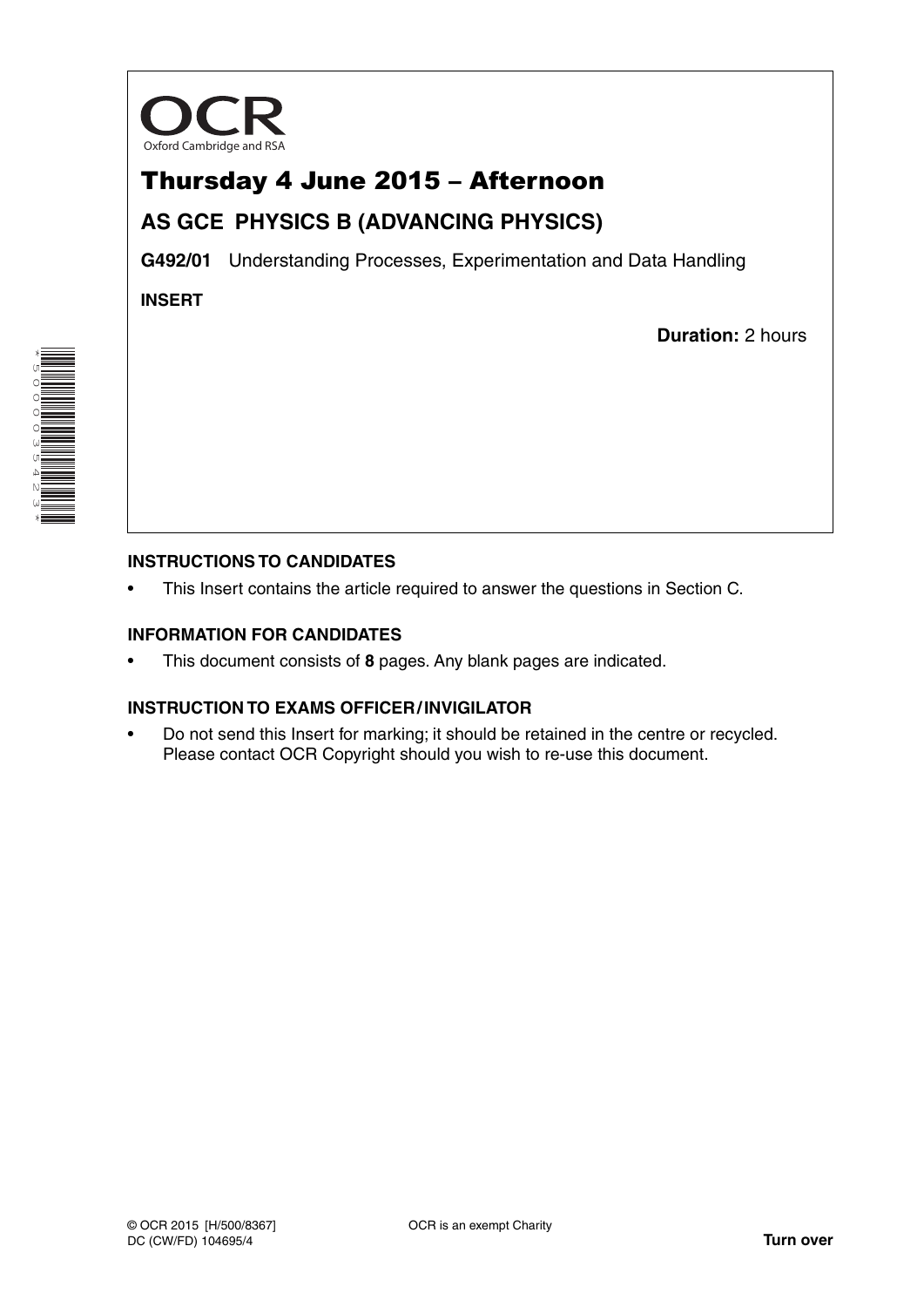#### **1 The response time of thermistors**

The following graph shows the results of an experiment set up to investigate the response time of three thermistors when they were exposed to the same sudden change in temperature. A potential divider circuit is set up so that a rise in temperature gives an increase in output p.d. across the thermistor. The thermistors at room temperature were all plunged into hot water at time *t* = 0 and the output p.d. (across the thermistor) and time were measured. A graph of the results for the first 10 seconds is shown in Fig. 1.



**Fig. 1**

These data allow both the response time and sensitivity of the thermistors to be compared.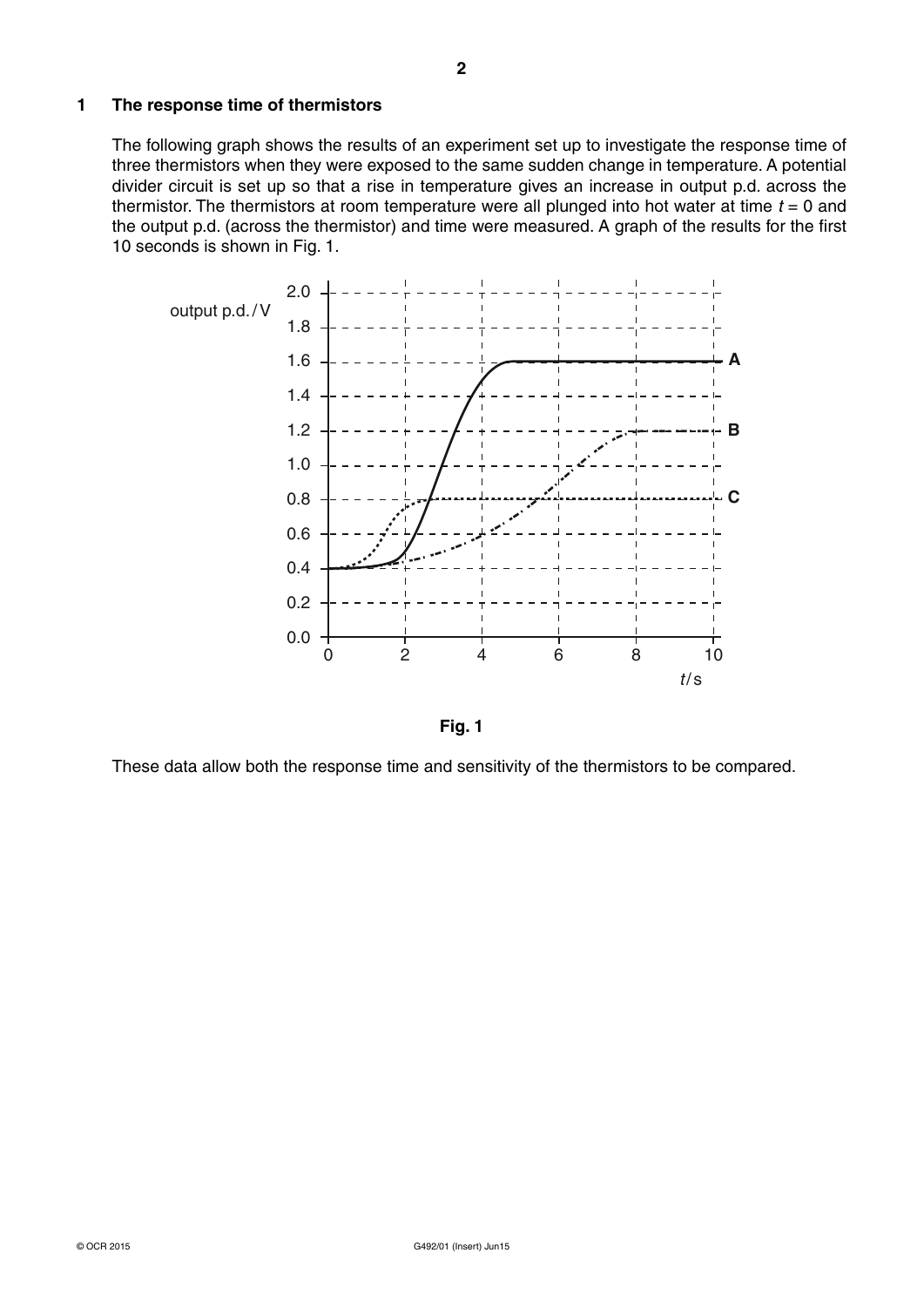## **BLANK PAGE**

**3**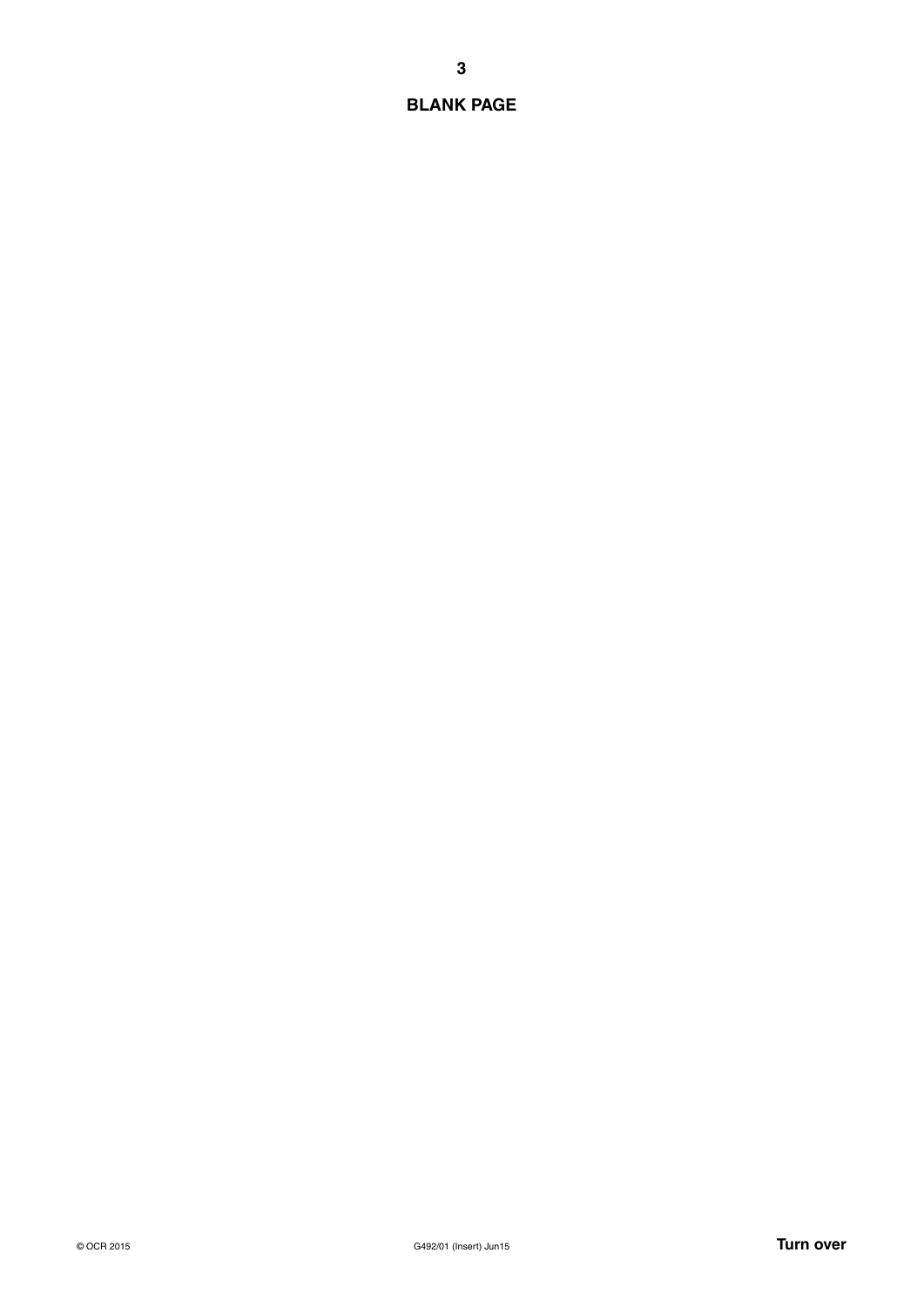#### **2 Electricity consumption in an American home**

Table 1 shows the electricity consumed, for each month of the year, by an American home in the year 1996. Table 2 shows the same data four years later, for the year 2000, after changes were made to the heating system.

The house was all-electric, using only electricity as the source of power for heating in winter, cooling in summer, cooking, lighting, etc.

| Month in<br>1996 | Number of<br>people living<br>in house | <b>Electricity</b><br>used<br>/kWh | <b>Electricity</b><br>used per day<br>/kWh | <b>Energy per</b><br>person per day<br>/kWh |
|------------------|----------------------------------------|------------------------------------|--------------------------------------------|---------------------------------------------|
| Jan              | 4                                      | 11644                              | 376                                        | 94                                          |
| Feb              | $\overline{4}$                         | 13784                              | 475                                        | 119                                         |
| Mar              | 4                                      | 12544                              | 405                                        | 101                                         |
| Apr              | 4                                      | 10463                              | 349                                        | 87                                          |
| May              | 4                                      | 5280                               | 170                                        | 43                                          |
| Jun              | 4                                      | 3371                               | 112                                        | 28                                          |
| Jul              | 4                                      | 2898                               | 94                                         | 23                                          |
| Aug              | $\overline{4}$                         | 3567                               | 115                                        | 29                                          |
| Sep              | 4                                      | 1992                               | 66                                         | 17                                          |
| Oct              | 4                                      | 1784                               | 57                                         | 14                                          |
| Nov              | $\overline{4}$                         | 2105                               | 70                                         | 18                                          |
| Dec              | 4                                      | 5975                               | 192                                        | 48                                          |

#### **Table 1 Electricity consumption in an American home in 1996**

| Month in<br>2000 | <b>Number of</b><br>people living<br>in house | <b>Electricity</b><br>used<br>/kWh | <b>Electricity</b><br>used per day<br>/kWh | <b>Energy per</b><br>person per day<br>/kWh |
|------------------|-----------------------------------------------|------------------------------------|--------------------------------------------|---------------------------------------------|
| Jan              | 3                                             | 3658                               | 118                                        | 39                                          |
| Feb              | 3                                             | 4681                               | 161                                        | 54                                          |
| Mar              | 3                                             | 3455                               | 112                                        | 37                                          |
| Apr              | 3                                             | 5805                               | 194                                        | 65                                          |
| May              | 4                                             | 3311                               | 107                                        | 27                                          |
| Jun              | 3                                             | 2062                               | 69                                         | 23                                          |
| Jul              | 3                                             | 2434                               | 79                                         | 26                                          |
| Aug              | 3                                             | 2253                               | 73                                         | 24                                          |
| Sep              | 2                                             | 1320                               | 44                                         | 22                                          |
| Oct              | $\overline{2}$                                | 1182                               | 38                                         | 19                                          |
| Nov              | $\overline{2}$                                | 1055                               | 35                                         | 18                                          |
| Dec              | 2                                             | 1462                               | 47                                         | 24                                          |

#### **Table 2 Electricity consumption in the same home in 2000**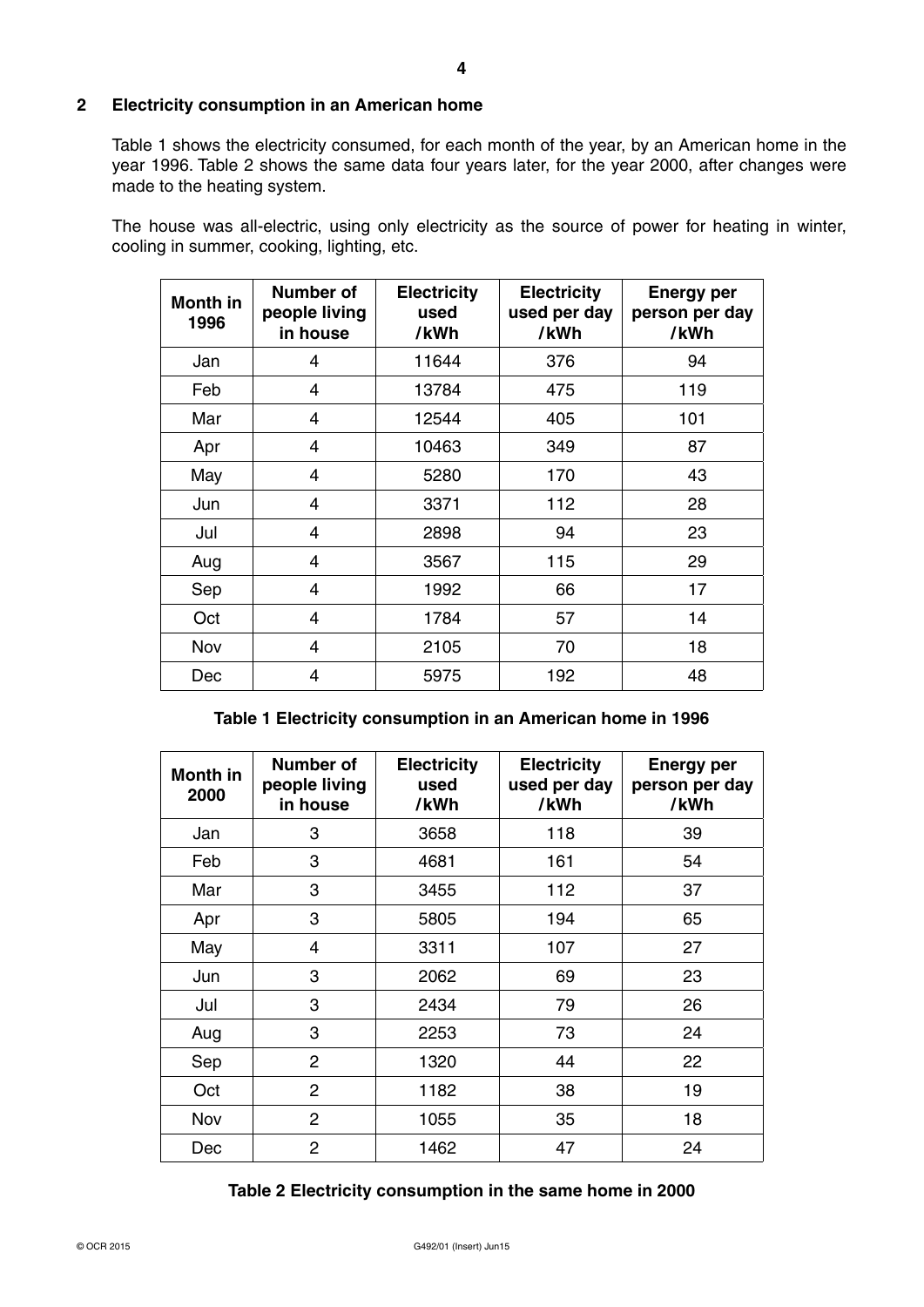In 1998, the occupiers, worried that their electricity bills were too large, replaced their existing electrical heating and air conditioning system with heat pumps. A heat pump heats a house (rather like a refrigerator in reverse) by cooling the ground outside the house a little and pumping the energy extracted from the ground into the house, at a higher temperature. The reverse process operates during hot summer weather. Heat pumps can be very efficient and the occupiers hoped in this way to reduce their electricity consumption.

Tables 1 and 2 show that there were fewer people living in this house after the changeover, so perhaps some reduction should be expected anyway, for this reason. Tables 1 and 2 therefore show, as well as the total energy consumed each month, the energy consumed per person per day.

Unfortunately the monthly average temperatures for these two years were not available. Table 3 shows the average monthly temperature data over a thirty-year period, including the years in question.

| Month | Thirty-year average<br>monthly temperature<br>/°C |  |
|-------|---------------------------------------------------|--|
| Jan   | $-1.6$                                            |  |
| Feb   | $-0.3$                                            |  |
| Mar   | 5.5                                               |  |
| Apr   | 11.9                                              |  |
| May   | 17.6                                              |  |
| Jun   | 22.7                                              |  |
| Jul   | 24.9                                              |  |
| Aug   | 23.9                                              |  |
| Sep   | 20.2                                              |  |
| Oct   | 13.8                                              |  |
| Nov   | 6.3                                               |  |
| Dec   | 0.3                                               |  |

#### **Table 3 Monthly average temperatures for the environment of the home studied**

The data in Tables 1 to 3 can be expressed graphically and used to explore whether the heat pumps did indeed reliably reduce energy consumption. The data are limited and could be improved.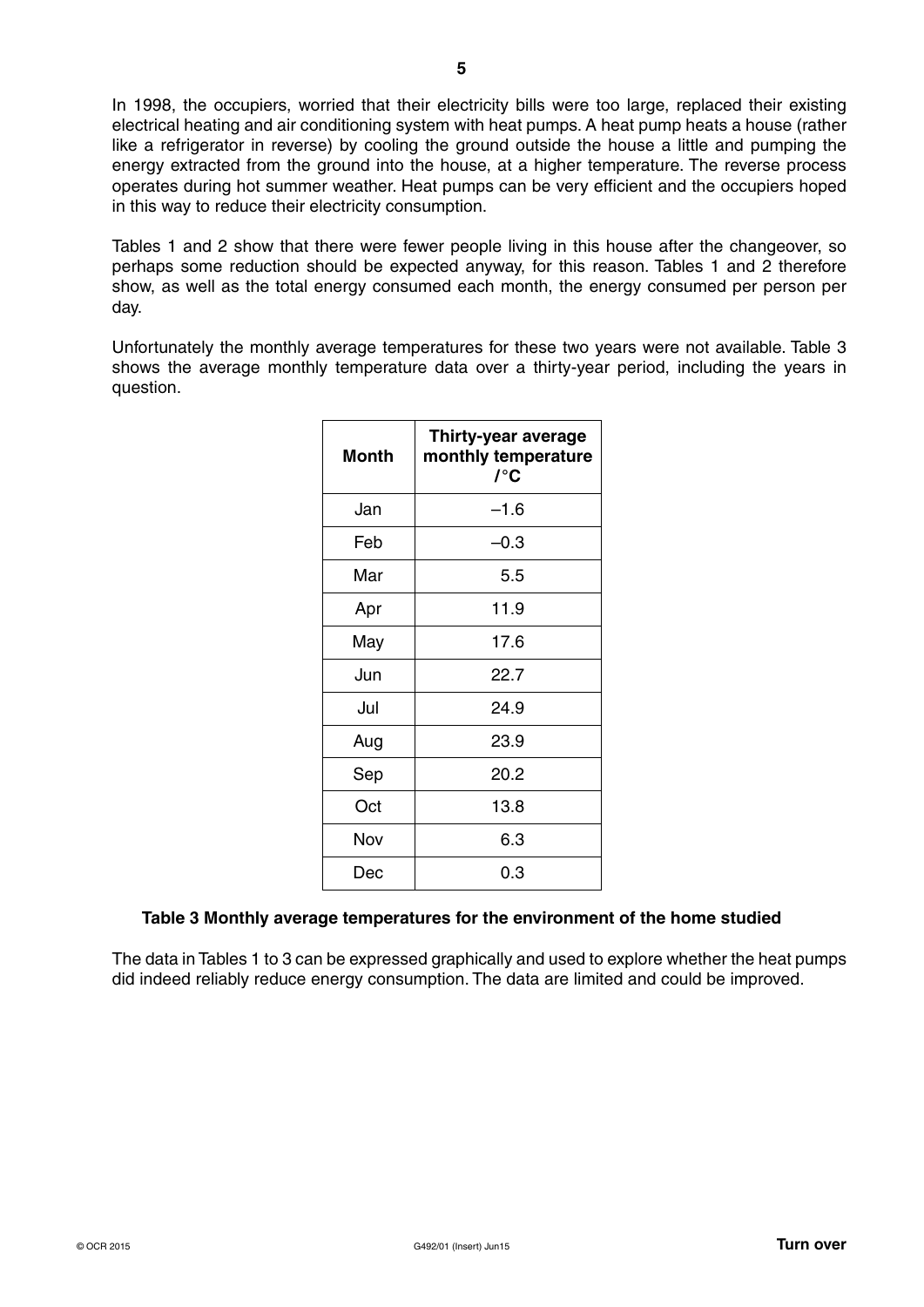#### **3 Thomas Young's double slit experiment**

 *"The experiments I am about to relate ... may be repeated with great ease, whenever the Sun shines, and without any other apparatus than is at hand to everyone."*



 This is how Thomas Young, speaking in 1803 to the Royal Society, began his description of his historic experiment. His audience, an august gathering of notables in science, was steeped in Isaac Newton's idea that light is made of tiny bullet-like particles, because it is always observed (or so Newton thought) to travel in straight beams, in contrast to the ripple-spreading behaviour which Christiaan Huygens had linked with wave motion. Young's talk was published in 'Philosophical Transactions'. The journal became a classic, still reprinted and read today; it gave for the first time the decisive evidence which clearly demonstrated that light has the properties of waves. This conflicted with Newton's view and gave rise to the issue of whether light behaves as a wave or a particle.

**Fig. 2**

*"...It will not be denied by the most prejudiced,"* Young chided his sceptical listeners, *"that the fringes are produced by the interference of two portions of light."*

It is a little-known fact that the original, historic "double slit" experiment, demonstrating that light can be diffracted, was not done with a double slit at all. This first light interference experiment used a different method which Young claimed was so simple that it could be easily reproduced in the classroom. The double slit experiment historically came later.

A narrow beam of sunlight was split with what Young described as *"a slip of card, about one thirtieth of an inch in breadth (thickness)"* (1 inch = 2.54 cm). The slip of card was held edgewise into the sunbeam, which was made to enter the room horizontally and through a tiny hole in a "window shutter". The sunbeam had a diameter slightly greater than the thickness of the card. The card was then placed to split the beam into two slivers, one passing on each side of the slip of card.



 You can try this experiment in the laboratory using a roomlength projection distance. The card should not be reflective, or extra paths of light may be introduced confusing the interference pattern. It is also important to use a card or slip of stiff paper as thin as possible or the interference maxima will be too close together. It is possible to produce a pattern of interference fringes, with measurable separation using a laser. There are several advantages of using a laser but health and safety requirements must be followed.

 Demonstration of the wave nature of light – Thomas Young's original purpose – can be achieved with this experiment, although errors in aligning the card parallel to the laser beam make accurate measurement of the wavelength difficult. The systematic error introduced by placing the card at an angle to the beam could considerably exceed the uncertainties in measurements of the fringe separation and the thickness of the card.

**Fig. 3**

#### **END OF ARTICLE**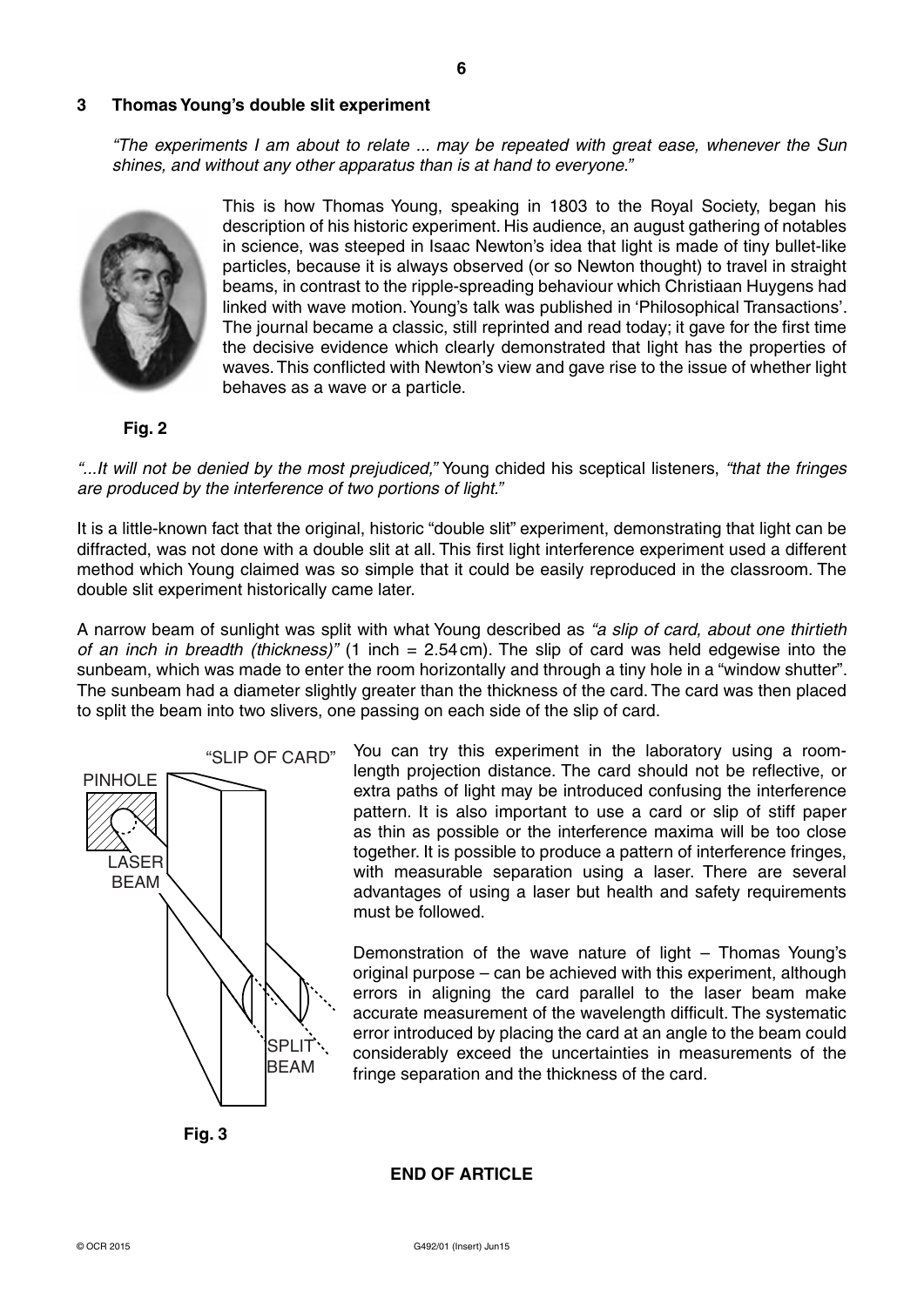### **BLANK PAGE**